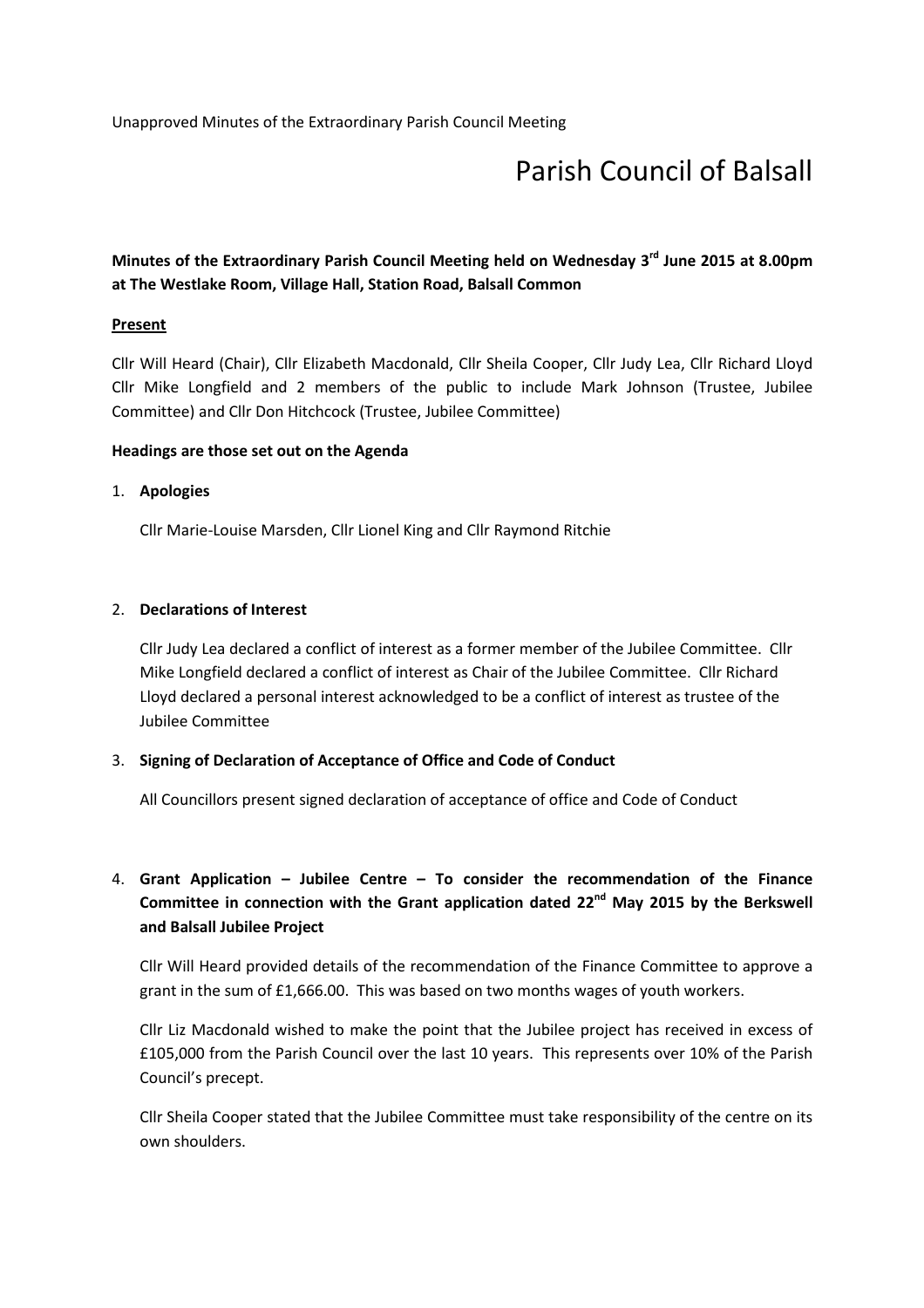Cllr Richard Lloyd criticised the members appointed by the Parish Council to the Jubilee Committee.

Cllr Liz Macdonald stated that this was unfair and out of order as Cllr Raymond Ritchie was not present to answer.

Cllr Mike Longfield advised accepted that the Jubilee Centre must increase income and look to other sources of funding.

Cllr Mike Longfiled advised that the wage bill for two months is in the region of £2,040.00

RESOLVED – That the Parish Council awards a grant to the Jubilee Committee in the sum of £2,040.00 following the emergency funding application. Such payment to be taken into account when considering the main grant application

#### 5. Grant Awarding Policy – To receive recommendation from Finance Committee and review the Policy making any amendment/changes required

Chair circulated the revised draft grant policy. Chair suggested two further amendments based on review of grant policies of other Parish Councils. This related to payment back of monies where they had not been spent and to reduce the maximum.

Chair made it clear that the review of the grant policy had not arisen due to the current grant applications by the Jubilee Committee. The review is to bring the policy in line with other parish Councils and to make this clear and easy to understand.

A further amendment was agreed to allow the Parish Council to make repeat awards in certain circumstances.

RESOLVED – That the grant policy as amended is approved by the Parish Council (copy attached) to come into force on 1st September 2015

## 6. Code of Conduct – To receive recommendation from the Finance Committee and review the Code of Conduct making any amendment/changes as required

The Finance Committee had not been able to consider this matter and so this item was deferred until a recommendation is received

7. Date for next meeting – The next Parish Council Meeting shall be on  $15<sup>th</sup>$  July 2015 at 7.30pm at the Village Hall, Station Road, Balsall Common

There being no further business the Chair thanked everyone for attending and closed the meeting at 21.00pm

Signed……………………………………………….. Dated……………………………………………………….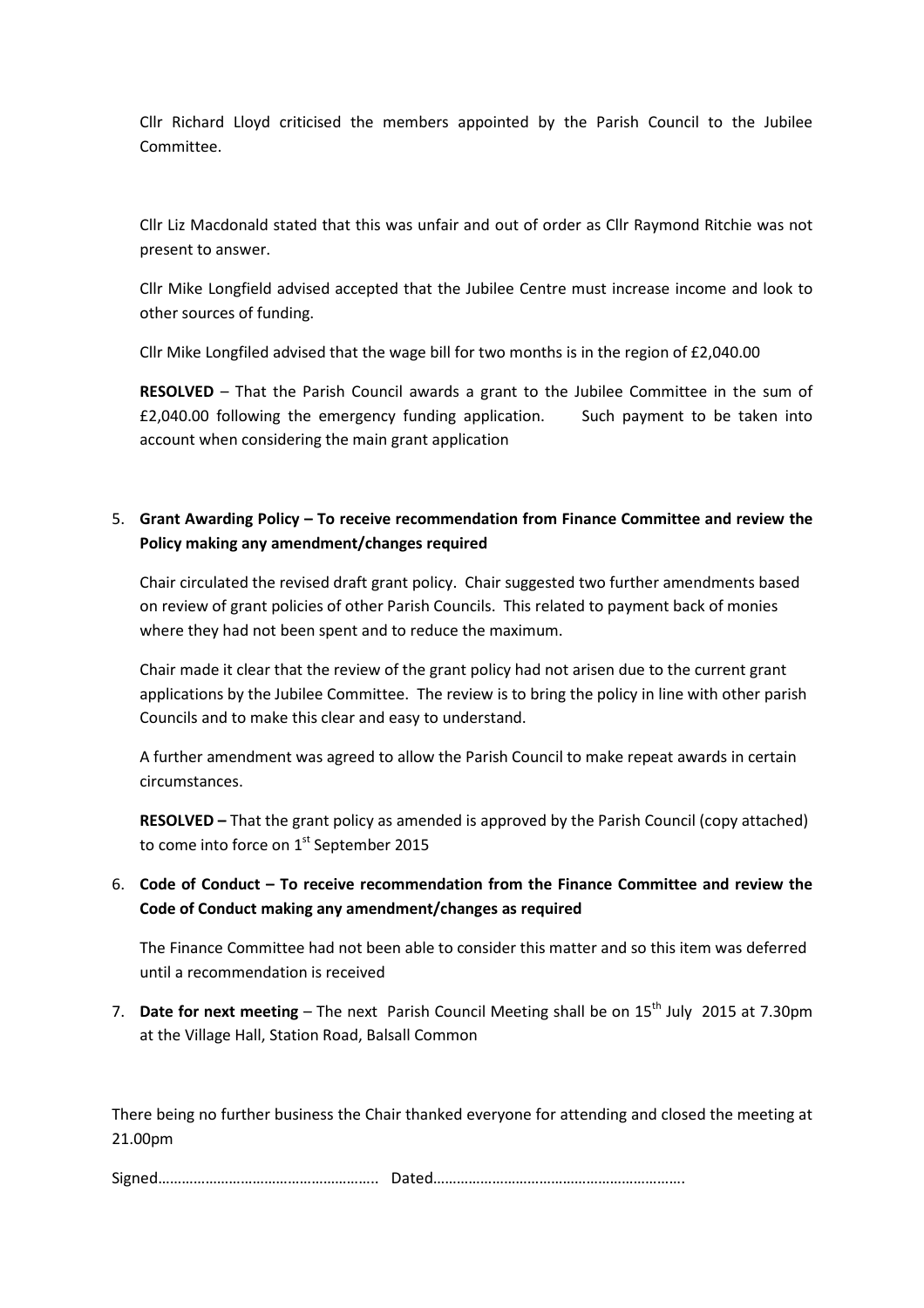Cllr Will Heard Chair Balsall Parish Council

# GRANT AWARDING POLICY

## **GUIDANCE NOTES FOR APPLICANTS**

Applications must satisfy the following conditions to be considered for a grant:

#### **1. Type of Organisation or Group and Project or Activity Funded**

- 1.1. Bids should be made for projects which will be of benefit to the whole community or a significant number of residents within the Parish
- 1.2. Applications will not be accepted where the benefit is to a single individual.
- 1.3. Applications will be considered only from "not for profit" organisations.
- 1.4. Grants will not be awarded retrospectively for expenditure already undertaken or where a project has been completed.
- 1.5. The Parish Council will only consider one grant application per organisation within a financial year unless there are extenuating circumstances
- 1.6. Projects will be considered that achieve one or more of the following:
	- a. address problems of social deprivation, disadvantage etc.
	- b. demonstrate a degree of community development/public involvement
	- c. impact on crime and disorder
	- d. contribute to economic development/tourism
	- e. provide services for youth/the elderly
	- f. provide or improve sport or cultural activities
	- g. improve the physical environment
	- h. address problems of climate change and promote a carbon neutral community
	- i. promote equal opportunities
	- j. demonstrate collaborative working different agencies working together
	- k. demonstrate match funding
- 1.7 Projects will not be funded if they are eligible for funding from other local authority funding sources, unless there is matched funding and this should be stated.

## **1 Typical Size of Grant Awarded and Documents Required**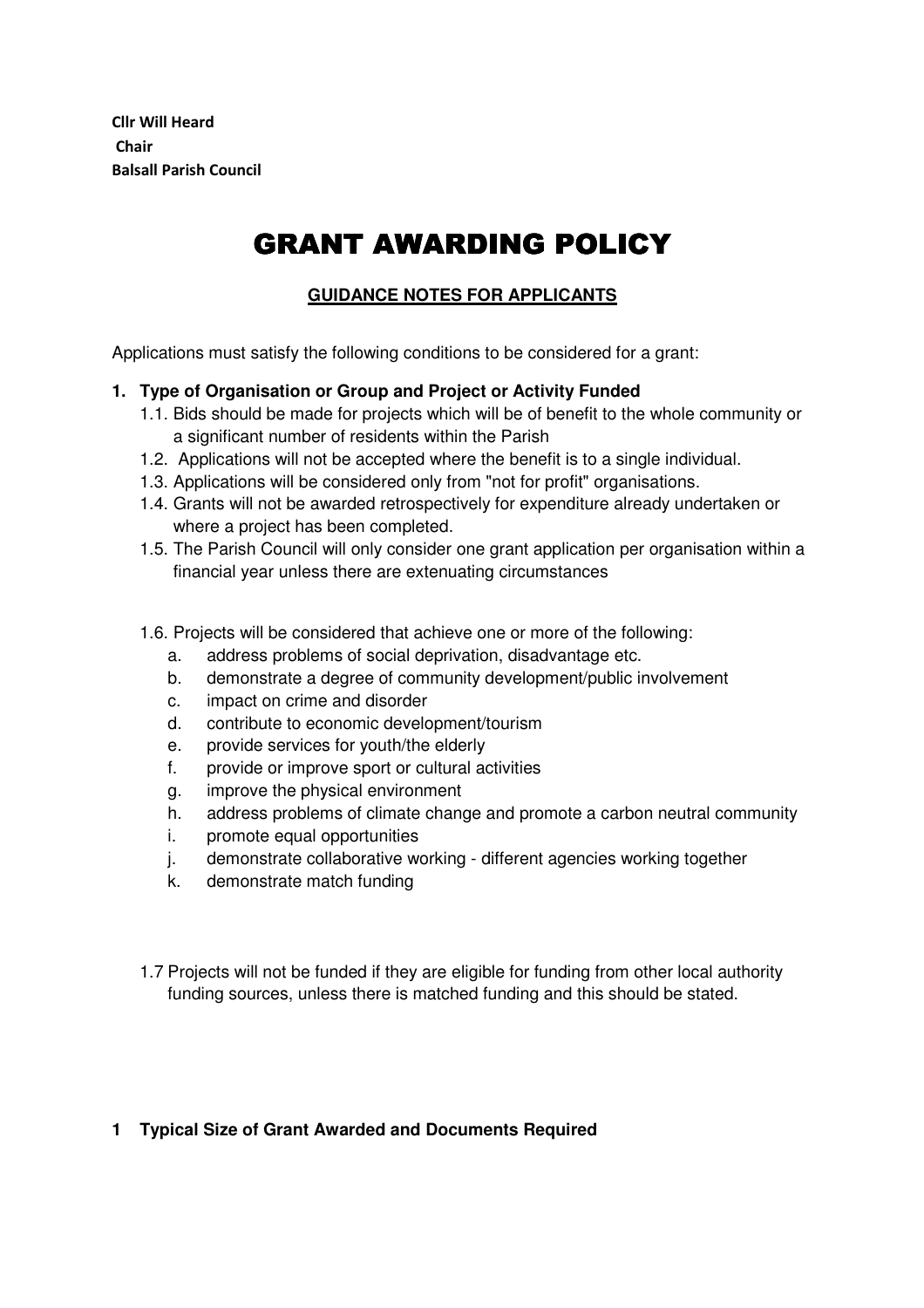- 2.1 Applications should normally be for sums not exceeding £2,000. Grants above this figure may be considered.
- 2.2 Applications for £1000 or more must include the accounts of the relevant organisation or group for a period of one financial year prior to the date of application (or longer if requested by the Parish Council) and indicate expenditure, income, assets and liabilities, together with funding obtained from other public bodies, if appropriate, unless the organisation or group has not been in existence for a year at the time of the application in which case the Parish Council may require other evidence of financial viability.
- 2.3 For applications under £1000 supply of these documents with the application form will considerably assist their application.
- 2.4 Repeat applications for grants year upon year by the same (or a related) organisation may not be considered unless there are exceptional circumstances which the Council considers an appropriate use of the grant fund. Such grants shall not in any event exceed three years. In such cases, projects that require repeat funding will only be considered if the applicant can demonstrate a clear plan for future funding from other sources after the second year's contribution from the Council's grant fund.
- 2.5 Applications must be made in the name of the organisation or group to which financial assistance is to be granted and be supported by the main officers or leaders of the group.
- 2.6 Applications must be made on the council's grant application form
- 2.7 The maximum grant available in normal circumstances is £3,000 so long as the Council's grant budget is not exceeded by the grant award

## **3 Timing of Applications**

- 3.1 For grants under £1000 applications are considered throughout the year and applications should be submitted by the firstof the month.
- 3.2 For grants of £1000 or more applications should be submitted by the first of September as significant amounts may have to be included in the budget for the subsequent financial year. Any awards will be made the following April.
- 3.3 Exceptions will be made to these dates if the applicant demonstrates an urgent need for grant funding.
	- 4. **Conditions of funding for grants exceeding £2,000**